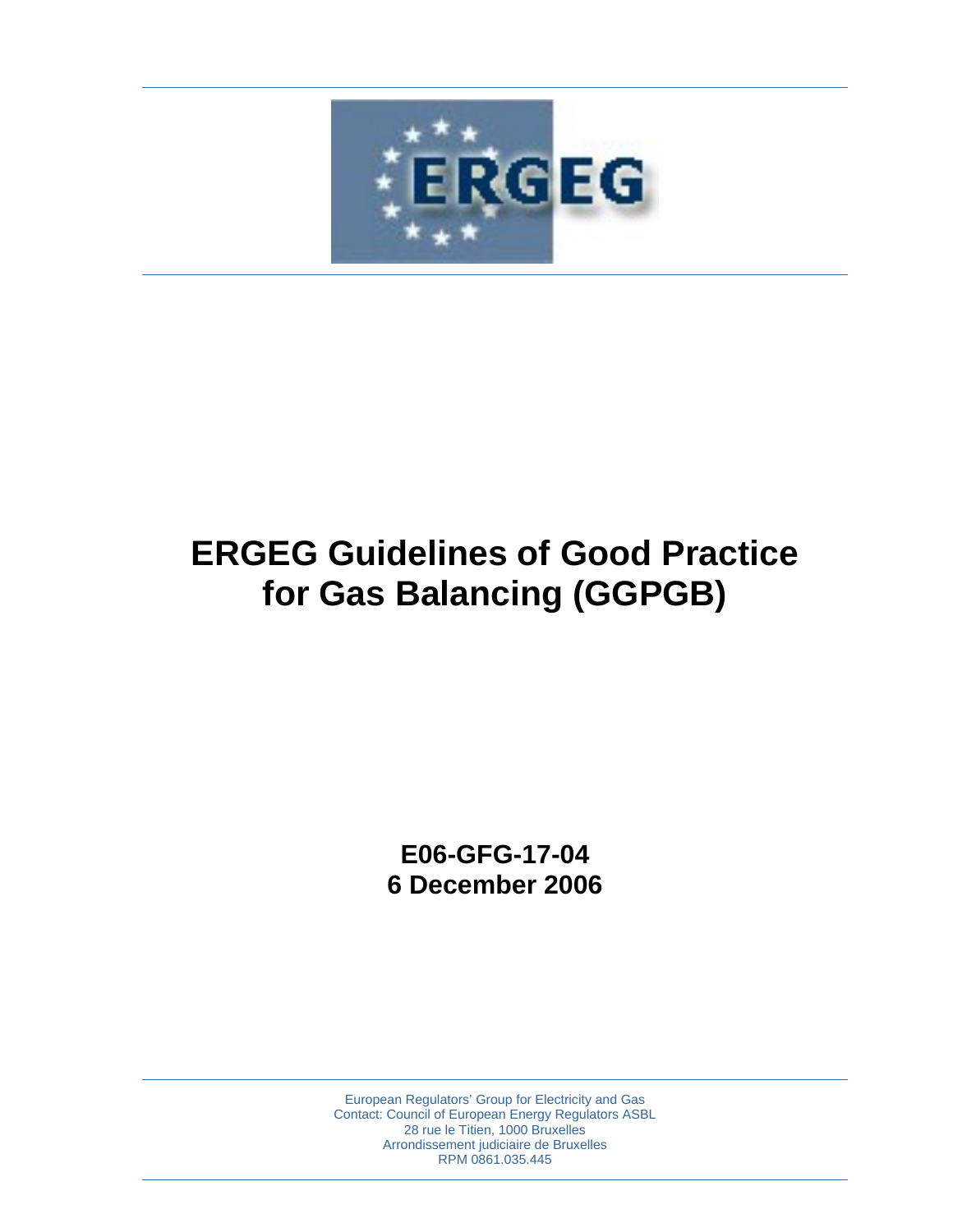

# **Table of Contents**

| 1. |                              |                                                                             |  |  |
|----|------------------------------|-----------------------------------------------------------------------------|--|--|
|    | $\blacksquare$               |                                                                             |  |  |
|    |                              |                                                                             |  |  |
|    | $\qquad \qquad \blacksquare$ |                                                                             |  |  |
|    |                              |                                                                             |  |  |
|    | $\qquad \qquad \blacksquare$ |                                                                             |  |  |
|    |                              |                                                                             |  |  |
|    | $\overline{\phantom{a}}$     |                                                                             |  |  |
|    |                              |                                                                             |  |  |
| 2. |                              | Role and Responsibilities of 'relevant national regulatory authority'  9    |  |  |
| 3. |                              |                                                                             |  |  |
| 4. |                              |                                                                             |  |  |
| 5. |                              |                                                                             |  |  |
| 6. |                              |                                                                             |  |  |
|    |                              |                                                                             |  |  |
|    |                              | Annex 2 - Market information and transparency of balancing arrangements  12 |  |  |
|    |                              |                                                                             |  |  |
|    |                              |                                                                             |  |  |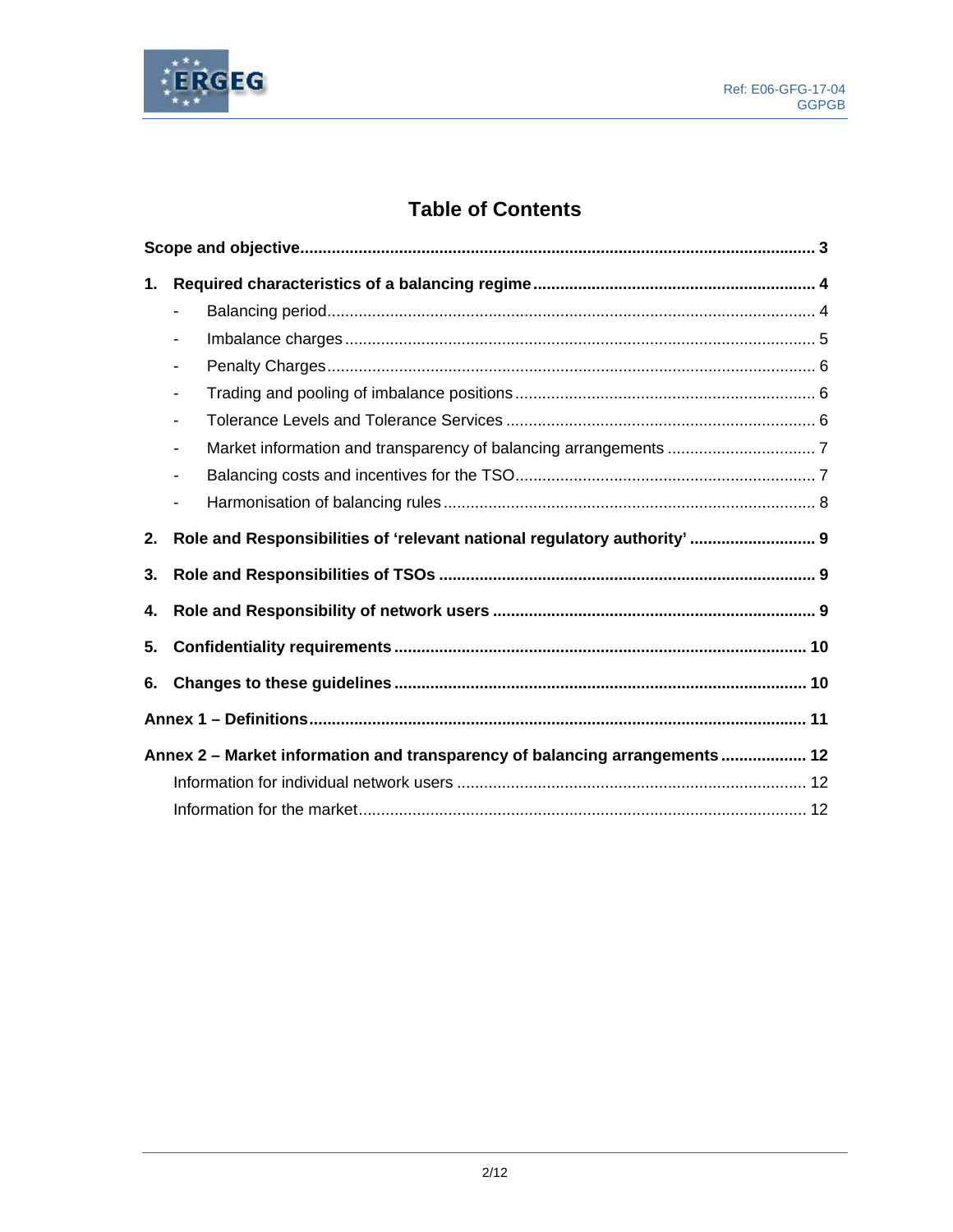

# **Scope and objective**

The Gas Regulation<sup>1</sup> (which came into force on 1 July 2006), sets out conditions for access to natural gas transmission networks and includes Articles in relation to gas balancing and imbalance charges. These specify high level requirements for gas balancing regimes including for example the need to ensure that rules are fair and non-discriminatory.

The purpose of the ERGEG Guidelines of Good Practice for Gas Balancing (GGPGB) is to provide more detailed guidance to both Transmission System Operators (TSOs) and the relevant National Regulatory Authority (NRA) on the design of gas balancing mechanisms. This is to help ensure that the mechanisms maintain the safe, secure, efficient and reliable operation of the network and that the rules are based on objective criteria and designed and applied in a fair, non-discriminatory and transparent manner. The GGPGB is applicable from its publication date  $(15<sup>th</sup>$  December 2006) and compliance is fully requested by 1 April 2007.

These GGPGB, approved by ERGEG on the  $6<sup>th</sup>$  December 2006, represents the advice of the European Regulators' Group for Energy and Gas  $(ERGEG)^2$  to the European Commission (EC) on its interpretation of Article 7 of the Gas Regulation<sup>3</sup>.

The GGPGB is not legally binding and no requirement can be made under the GGPGB that contravenes national or European legislation. They are designed to be consistent with and support the existing requirements in the Gas Regulation.

In the event that any party believes that there is a conflict between the requirements of the GGPGB and any national or European legislation that will materially effect either its interests or its ability to comply with the GGPGB, it will without any unreasonable delay notify the relevant national regulatory authority, specifying in detail the exact nature and extent of the conflict. This notification will be made public unless the relevant regulatory authority is satisfied, on the basis of objective justification provided to it, that to do so would unacceptably infringe on commercial confidentiality.

The GGPGB apply to the relevant national regulatory authority and/or the authority to which the Member State has delegated the responsibility for designing and/or operating the balancing mechanism. The GGPGB also apply to TSOs and network users. Where Member States have established one or more entities or bodies set up in compliance with Directive 2003/55/EC for the purpose of carrying out one or more functions typically attributed to a TSO with regard to balancing the GGPGB shall likewise apply to these entities or bodies<sup>4</sup>.

 $\overline{a}$ 

<sup>&</sup>lt;sup>1</sup> Regulation (EC) No 1775/2005 of the European Parliament and of the Council of 28 September 2005 on conditions for access to the natural gas transmission networks.

 $2$  Commission Decision of 11 November 2003 on establishing the ERGEG.

 $^3$  Regulation (EC) No 1775/2005 of the European Parliament and of the Council of 28 September 2005 on conditions for access to the natural gas transmission networks.

 $4$  Article 1.2 of the Gas Regulation (EC) No 1775/2005.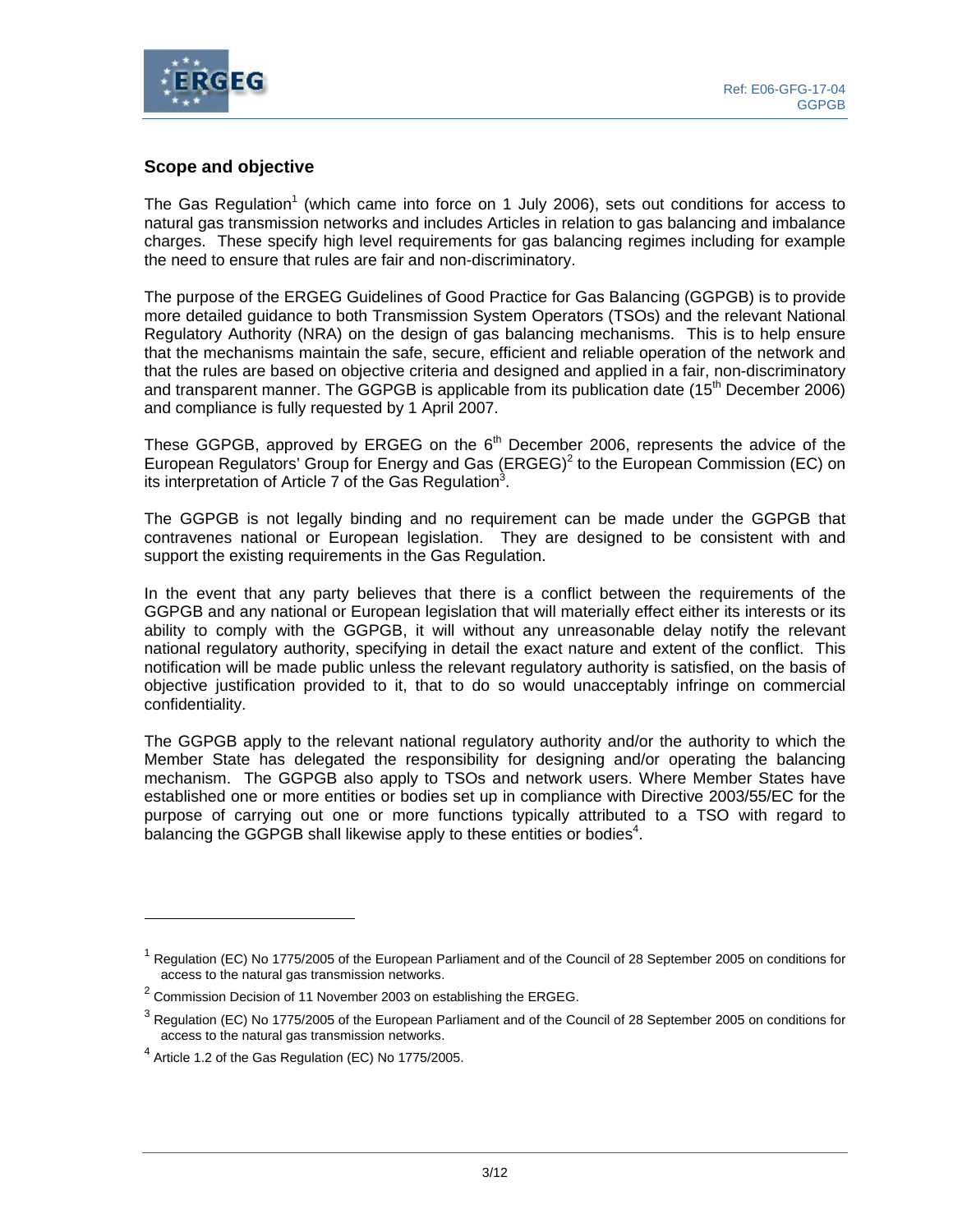

Subject to compatibility with national requirements, all bodies to which these guidelines apply shall be in compliance by 1 April 2007 unless another date is specified. Where implementation by 1 April 2007 is not achievable the TSO will make public the fact and notify the relevant national regulatory authority and will pursue implementation at the earliest possible date, but in any event not later than 1 July 2007.

# **1. Required characteristics of a balancing regime**

- 1.1 As provided for Article 25.2.b of the Directive 2003/55/EC of the 26 June 2003, "the regulatory authorities shall be responsible for fixing or approving prior to their entry into force, at least the methodologies used to calculate or establish the terms and conditions for (…) the provision of balancing services".
- 1.2 Balancing rules shall be designed and applied in a fair, non-discriminatory and transparent manner and shall be based on objective market based criteria. Balancing rules shall reflect genuine system and market needs taking into account the resources available to the TSO and to network users.
- 1.3 The development of balancing rules and any subsequent changes should be subject to appropriate consultation (unless the balancing rules are already specified in national legislation where this requirement would not be relevant) with market participants and decisions should be supported by objective criteria and analysis.
- 1.4 Where balancing rules (including rules relating to imbalance charges) are implemented by the TSO they should be equally applied to its own commercial operations and related undertakings, where part of a vertically integrated company, as to third parties.
- 1.5 The balancing rules should be designed to minimise the residual physical balancing role of the TSO subject to the safe and economic operation of the network and other relevant requirements specified in section 3 hereunder.

#### **- Balancing period**

- 1.6 The balancing system should generally be based on balancing periods characterised by a settlement procedure at the end of the balancing period. The choice of an appropriate balancing period needs to be based on an objective assessment against a number of criteria and decisions should be published with supporting information. These criteria should include:
	- The operational capabilities of the transportation system to balance the system;
	- The flexibility and balancing tools that are elaborated by the TSO and offered to market participants;
	- Avoiding the creation of any barriers to entry particularly for new (and smaller) market entrants;
	- Whether consumers' (daily) offtake profile has, on average, a broadly recurrent pattern;
	- The interaction of the balancing period with effective commercial incentives to balance, in particular interactions of shorter balancing periods in electricity markets with potentially longer periods in gas;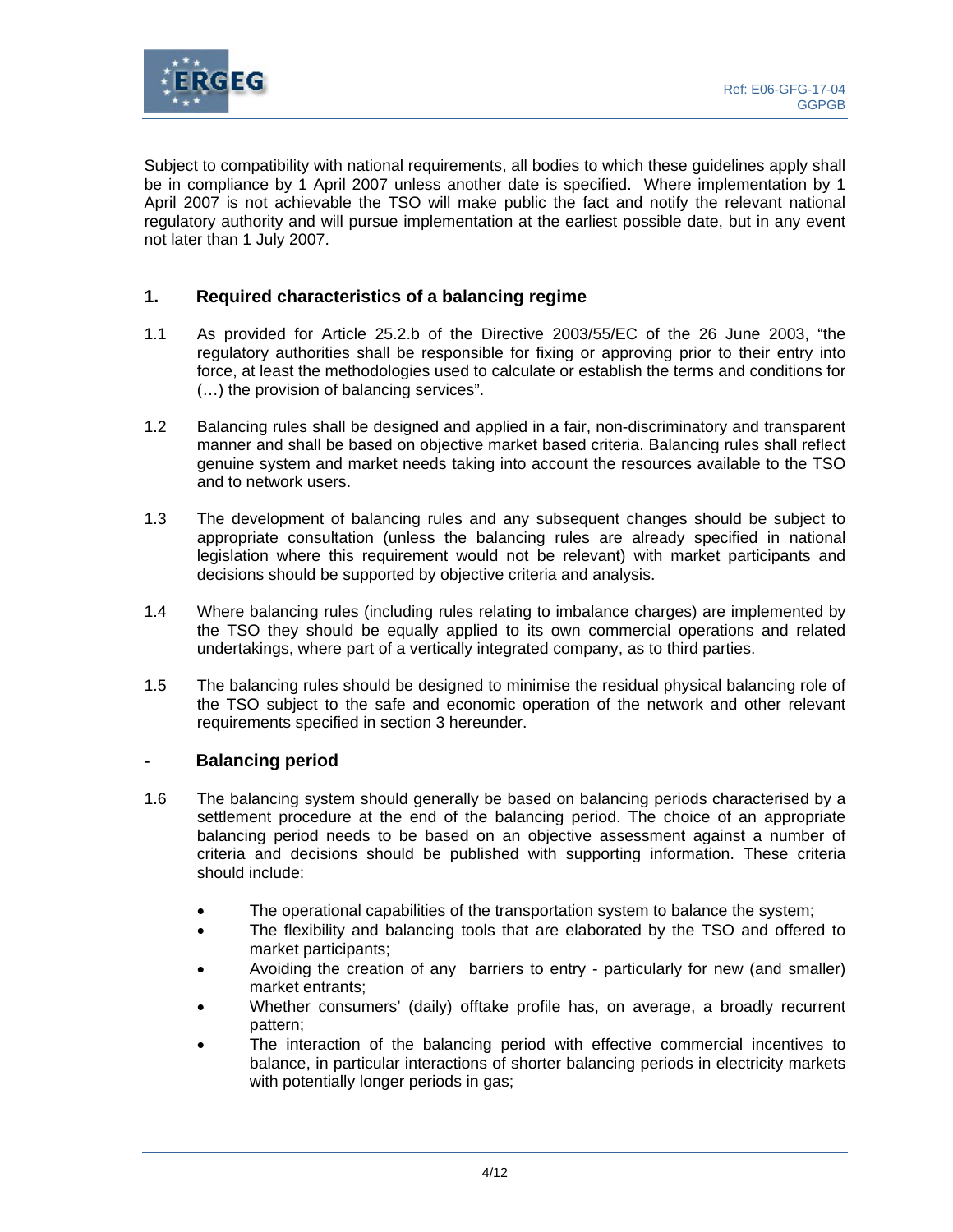

- The interaction with balancing periods in connected gas systems to ensure that no barriers to cross border trade and flows of gas between connected gas transportation systems are created;
- Availability and accuracy of the information over the relevant period that is made available to network users concerning their imbalance position allowing them to take timely corrective balancing actions;
- The costs imposed on TSOs and network users by particular balancing regimes, for example the IT costs of providing more regular information flows over shorter balancing periods and the transaction costs incurred by network users from potentially taking more frequent balancing actions; and
- Nomination and re-nomination procedures complementary to the balancing period.
- 1.7 Where a balancing period is used, daily is preferred (unless a different period is specified in national law) and unless there are technical/operational reasons that mean that a different balancing period is necessary to ensure that the system can be balanced and/or for safety and security reasons.
- 1.8 As an alternative, it is also possible to use a system where there is no **pre-defined** balancing period. As long as the cumulated imbalance of a network user is kept within specified tolerance levels there is no need for a settlement procedure and therefore balancing period.
- 1.9 It is important that network users are not exposed to undue risks that they cannot manage effectively and/or without incurring inefficient costs that could create barriers to entry to the market. Therefore market participants should have access to appropriate information, adequate re-nomination procedures and flexibility tools/services so that they can manage their imbalance positions (and therefore risk) efficiently, taking into account the relevant characteristics of the balancing system, in particular the balancing period and/or the width of the tolerance margins.

#### **- Imbalance charges**

- 1.10 The tariffs for tolerance services or imbalance charges include all charges due by the network user in the cases where his imbalance remains within the specified tolerance levels. Imbalance charges shall be cost reflective to the extent possible, whilst providing appropriate incentives on network users to balance their input and offtake of gas.
- 1.11 They shall be fair and non-discriminatory and based on objective criteria. They shall avoid cross-subsidisation between network users and shall not hamper the entry of new market entrants.
- 1.12 Any calculation methodology for imbalance charges as well as final tariffs shall be made public by either the relevant authority or the TSO as appropriate.
- 1.13 There should also be accurate targeting of appropriate balancing and operation costs to those participants that caused them to be incurred. Any costs that cannot be targeted should be allocated back to all network users in a non-discriminatory manner.
- 1.14 Where information flows are a problem TSOs shall use provisional allocations in the calculation of imbalance charges to reduce the risk for network users.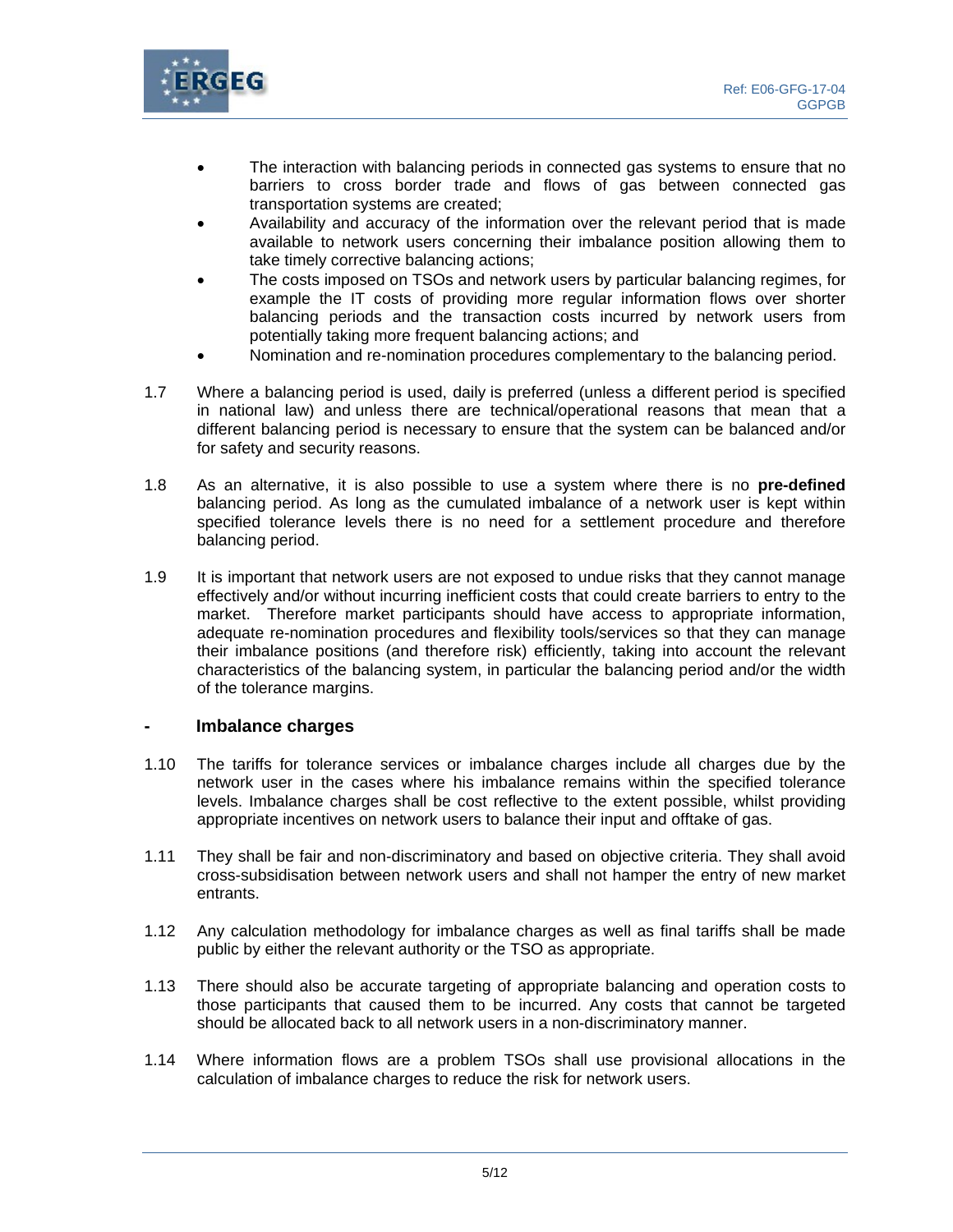

1.15 Provisional allocations will be settled as soon as possible and the time period for settlement should be approved where appropriate by the relevant regulatory authority after proper consultation with the TSO and network users should there be any subsequent changes. After the expiry of the settlement period for final allocations no penalty charges should be charged by the TSO.

# **- Penalty Charges**

- 1.16 Penalty charges may be imposed on network users (by the TSOs or via a code or agreement) whose imbalance between input and offtake from the transmission system exceeds the specified tolerance levels, subject to these charges being in accordance with the terms of 1.1.
- 1.17 Penalty charges which exceed the actual balancing costs incurred, insofar as such costs correspond to those of an efficient and structurally comparable network operator and are transparent, shall be taken into account when calculating tariffs in a way that does not reduce the TSOs interest in balancing and does not create barriers to entry. Penalty charges shall be approved by the relevant national regulatory authority.

# **- Trading and pooling of imbalance positions**

1.18 In the absence of a well functioning/liquid within day market, allowing market participants to manage their imbalance positions efficiently, the TSO should have or should allow systems to be put in place to facilitate the pooling and trading of imbalance positions. The period of time allowed for pooling and trading of imbalance positions needs to be consistent with that allowed for provisional allocations made by the TSO. The provision of such systems should not in anyway undermine the primary responsibility of network users to efficiently manage their inputs and offtakes over the relevant period (according to the rules and incentives of the respective balancing regime) and/or the safe, secure and economic operation of the network.

#### **- Tolerance Levels and Tolerance Services**

- 1.19 Where provided, tolerance levels and services should be designed in a way that reflects the actual technical capabilities of the transmission system and, where appropriate, adjacent transmission systems.
- 1.20 In the case of non-market based balancing systems, tolerance levels shall be designed in a way that either reflects seasonality or results in a tolerance level higher than that resulting from seasonality, and that reflects the actual technical capabilities of the transmission system. Tolerance levels shall reflect genuine system and market needs taking into account the resources available to the TSO and the network user.
- 1.21 In respect of tolerance services particular account should be taken of the extent to which tolerances may be utilised by network users to offer "balancing gas" or cause balancing costs to be incurred by the TSO that are subsequently socialised.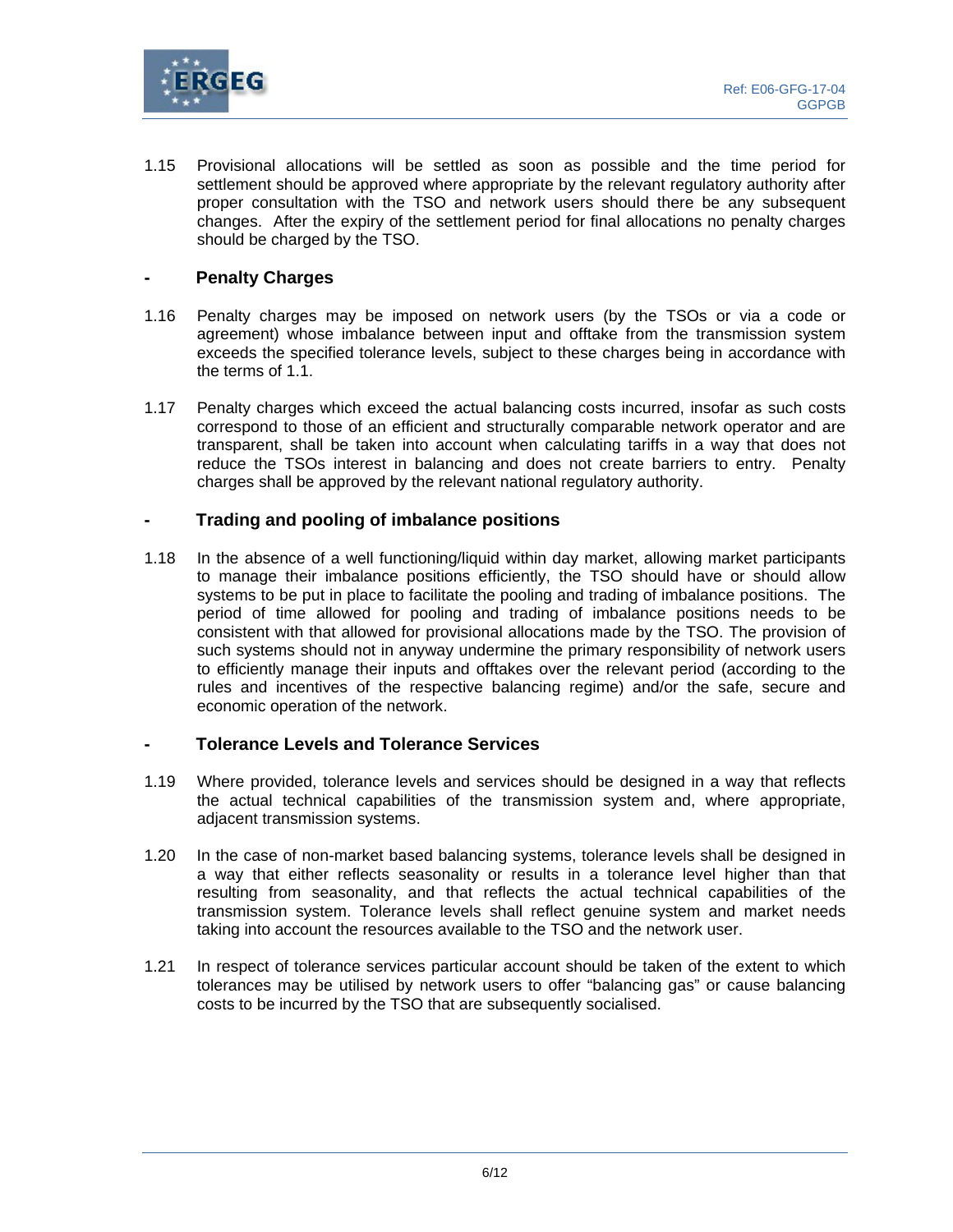

# *-* **Market information and transparency of balancing arrangements**

- 1.22 Each TSO should implement user-friendly systems to make available directly to network users or to the public on the internet, as a minimum, the information relating to the areas specified in Annex 2 of the GGPGB in a timely manner in national language and in English. The level of information published shall be set out by each TSO, based on the balancing regime in place and approved by the relevant national regulatory authority in consultation with network users. Information shall be disclosed in a meaningful, quantitatively clear and easily accessible way and on a non-discriminatory basis taking into account Article 6 and Article 9.1 c) of the Gas Regulation<sup>5</sup>.
- 1.23 Each TSO shall also make available confidentially to each user its balancing status and other information relating to the areas specified in Annex 2 of the GGPGB.
- 1.24 Non-confidential information must be provided promptly and on the same time scale to all users on non-discriminatory bases. Network users may request the TSO not to publish information about the aggregate use of balancing services if such publication would harm the commercial interest of the user(s). In cases of non-publication, the relevant national regulatory authority will, when requested by relevant parties, review the decision not to publish. In doing so, it will balance the commercial sensitivity of information against the public interest for transparency. If it considers that the reasons for non-publication are not proportionate, are unfair, or discriminatory, the relevant national regulatory authority can require that the TSO publishes the information. In any respect, information should always be published by the TSO when three or more users participate in the balancing mechanism in the relevant period. The TSO shall notify the relevant national regulatory authority, without any unreasonable delay, where it has not published specific data (e.g. for reasons of costs, to avoid any potential market abuse or to avoid significant harm to their commercial interests). The relevant national regulatory authority can require further details from the TSO, including substantiated reasons, for non-publication. If the reasons for nonpublication are not proportionate, are unfair, or discriminatory, the relevant national regulatory authority can require that the TSO publishes the information.
- 1.25 In addition where they exist, charges for the provision of such information shall be approved by the relevant national regulatory authority and made public by the TSO.

#### *-* **Balancing costs and incentives for the TSO**

l

1.26 In relation to balancing costs TSOs should be cost reflective and have the correct incentives to ensure that the costs of taking residual balancing actions are efficiently incurred. The residual balancing actions of the TSO should be minimised subject to the safe, secure and economic operation of the network.

<sup>&</sup>lt;sup>5</sup> Regulation (EC) No 1775/2005 of the European Parliament and of the Council of 28 September 2005 on conditions for access to the natural gas transmission networks.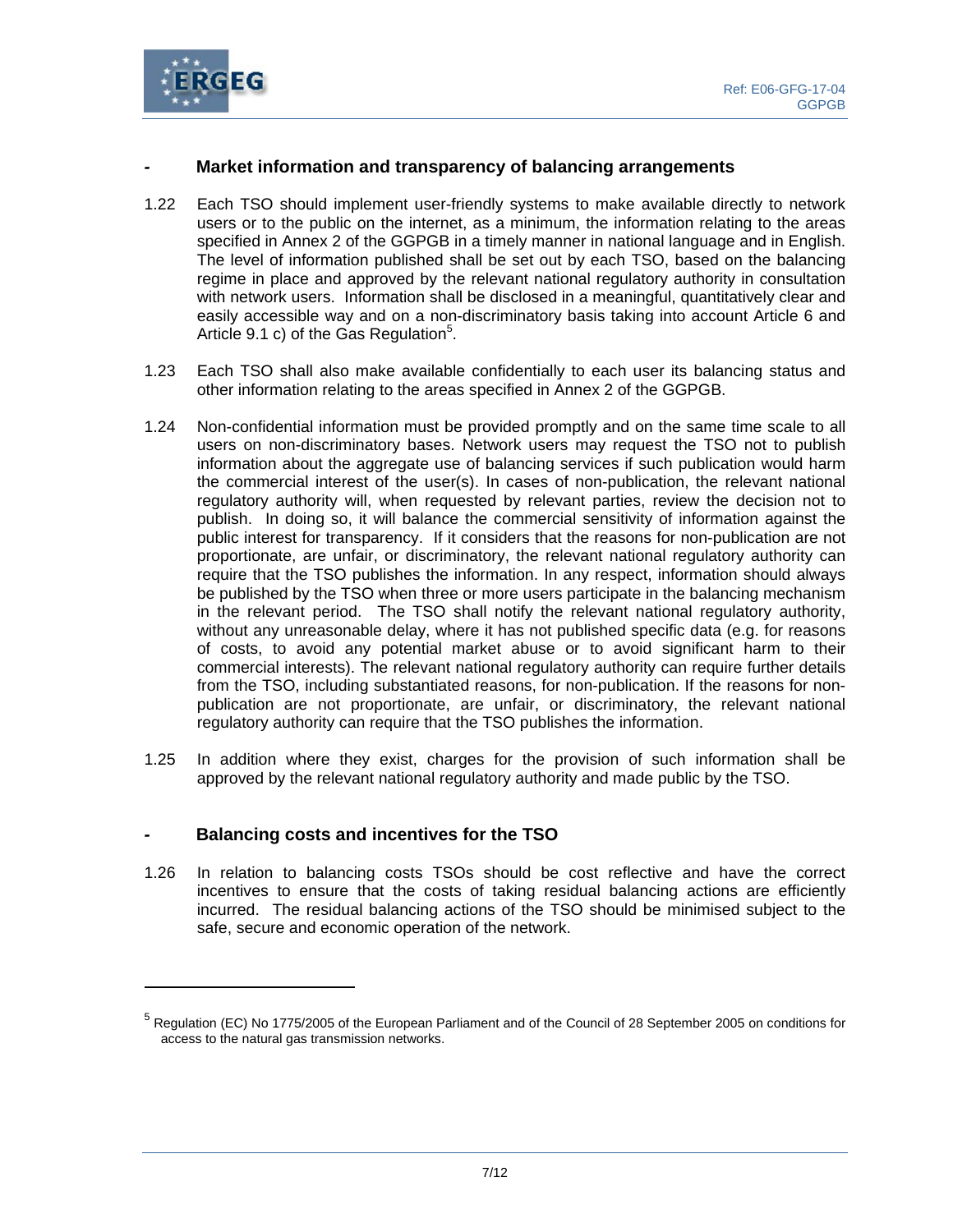

- 1.27 Where a TSO's balancing regime permits the acceptance of bids and offers for the purposes of residual balancing gas as a means to balance the system it should procure flexibility (including gas) in a transparent and non-discriminatory manner using market based mechanisms (where possible).
- 1.28 Where a TSO is not permitted to accept bids and offers for balancing gas as a means to balance the system the TSO should procure the gas in other ways according to transparent non-discriminatory procedures including for example accessing gas from storage or through contracts with network users.
- 1.29 TSOs' balancing costs shall be efficiently incurred and should be charged back to network users on a non-discriminatory basis.
- 1.30 Information regarding the costs incurred by the TSO for this purpose shall be made publicly available. If the TSO is concerned that doing so would have a negative impact on the commercial position of market participants or itself, it should notify the relevant national regulatory authority. The relevant national regulatory authority will then decide whether the information should be published or not.

#### **- Harmonisation of balancing rules**

- 1.31 National regulatory authorities and TSOs shall endeavour to harmonise (and at least make compatible) balancing regimes and streamline structures and levels of balancing charges in order to facilitate trade between Member States and in particular with regards to:
	- a. tolerances;
	- b. imbalance charges; and
	- c. balancing periods.
- 1.32 Where balancing regimes remain different between interconnected networks, a report shall be produced to identify the key areas of difference and their impact, including on trade and the efficient operation of the market. In addition, where appropriate, an action plan shall be produced between the TSOs to identify the development of measures to ensure greater harmonisation (and compatibility) of balancing regimes and their structures.
- 1.33 These reports should include in particular:
	- the way in which the balancing regimes interact;
	- identify key differences and the reasons why they exist;
	- the impact of any differences on trade and the incentives provided to network users and TSOs;
	- how differences in arrangements for dealing with safety and security will impact on trade, incentives and costs; and
	- areas for harmonisation and a timetable for making changes.
- 1.34 To ensure transparency these reports shall be published following open consultation with all market participants and approved by the NRA.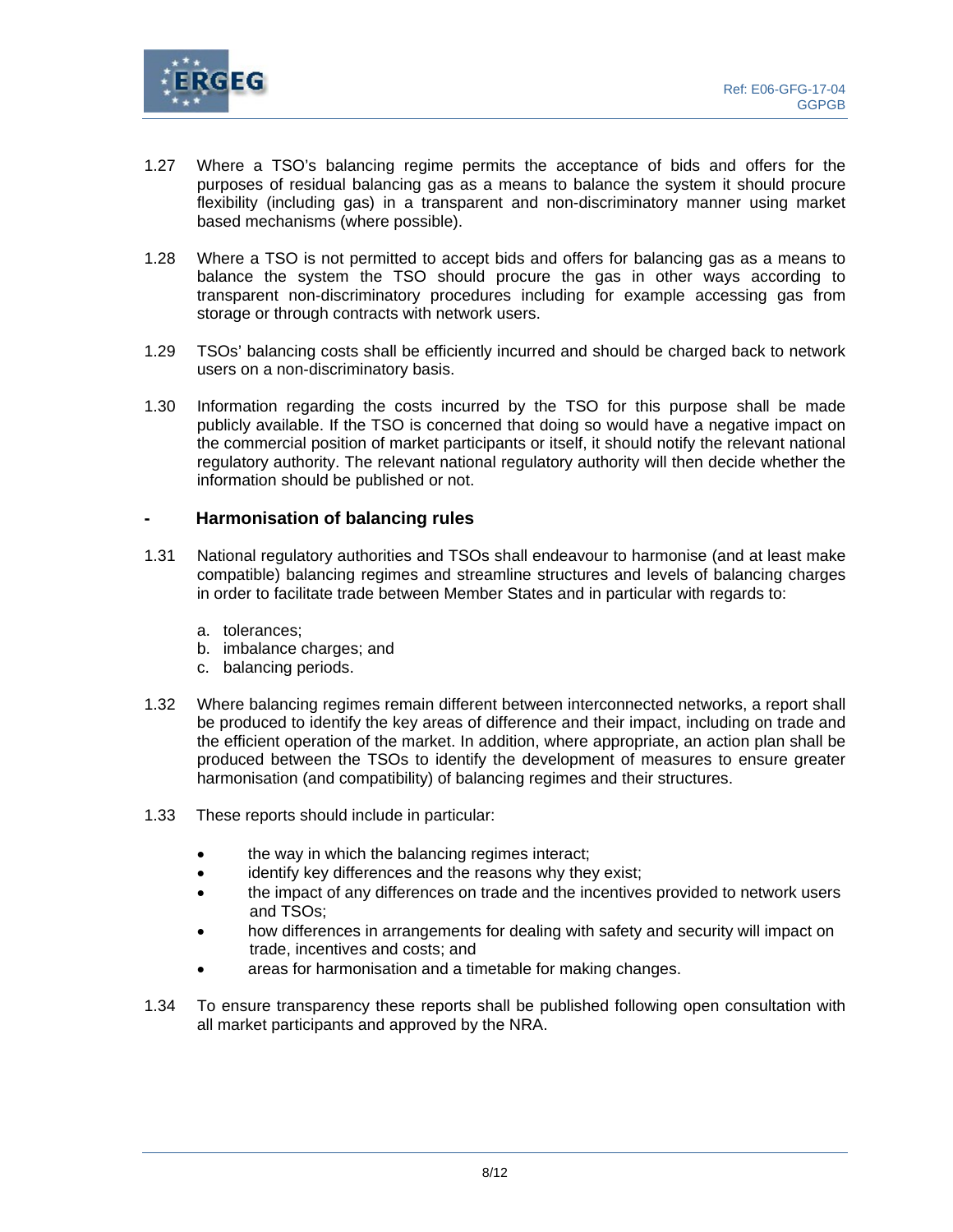

# **2. Role and Responsibilities of 'relevant national regulatory authority'**

2.1 Each relevant national regulatory authority should ensure that the gas balancing regimes are based on the criteria set out in these GGPGB and the Gas Regulation, whether they are directly responsible for the design, fixing or approving of the methodologies used to calculate or establish the terms for the provision of balancing services or for approving proposals developed by the TSO and/or other market participants.

# **3. Role and Responsibilities of TSOs**

- 3.1 Where the TSO has the responsibility to design the gas balancing regime it should ensure that it does in accordance with the requirements in these GGPGB and the Gas Regulation.
- 3.2 Each TSO retains the overall responsibility for the economic and efficient operation of its system and therefore should retain a residual role to maintain physical balance to ensure the safe, secure, efficient and reliable operation of its system, subject to the incentives, information and flexibility and tools provided to shippers to balance their individual portfolio.
- 3.3 When technically and/or economically necessary for providing efficient access to the system, in particular when the balancing regime is characterised by tight tolerance margins or a short balancing period, the TSO should offer cost-reflective flexibility services (based on the available linepack  $-$  if appropriate) in a way which reflects the actual technical capabilities of the transmission system and facilitates competition.
- 3.4 TSOs shall provide sufficient, well-timed and reliable on-line based information on the balancing status of network users as indicated in 1.21 to 1.24 and Annex 2 of the GGPGB.
- 3.5 In the case where any network user is subject to special terms and conditions (particularly where a TSO is part of a vertically integrated company and the user is an affiliated company), these terms and conditions should be made available to the relevant national regulatory authority and the TSO should explain the reasons for these terms and conditions. This requirement in no way limits any rights that the relevant national regulatory authority may have under national or EU law.

#### **4. Role and Responsibility of network users**

- 4.1 It shall be the primary responsibility of network users to balance their own inputs and offtakes over the relevant period according to the rules and incentives of the respective balancing regime.
- 4.2 The network users shall:
	- a. not operate in a manner that restricts, distorts or prevents competition;
	- b. provide all data required by the TSO to enable it to carry out its duties as residual balancer as specified in either the relevant network code or national regulation; and
	- c. put relevant IT in place in order to be able to communicate with TSOs via agreed interfaces and standards.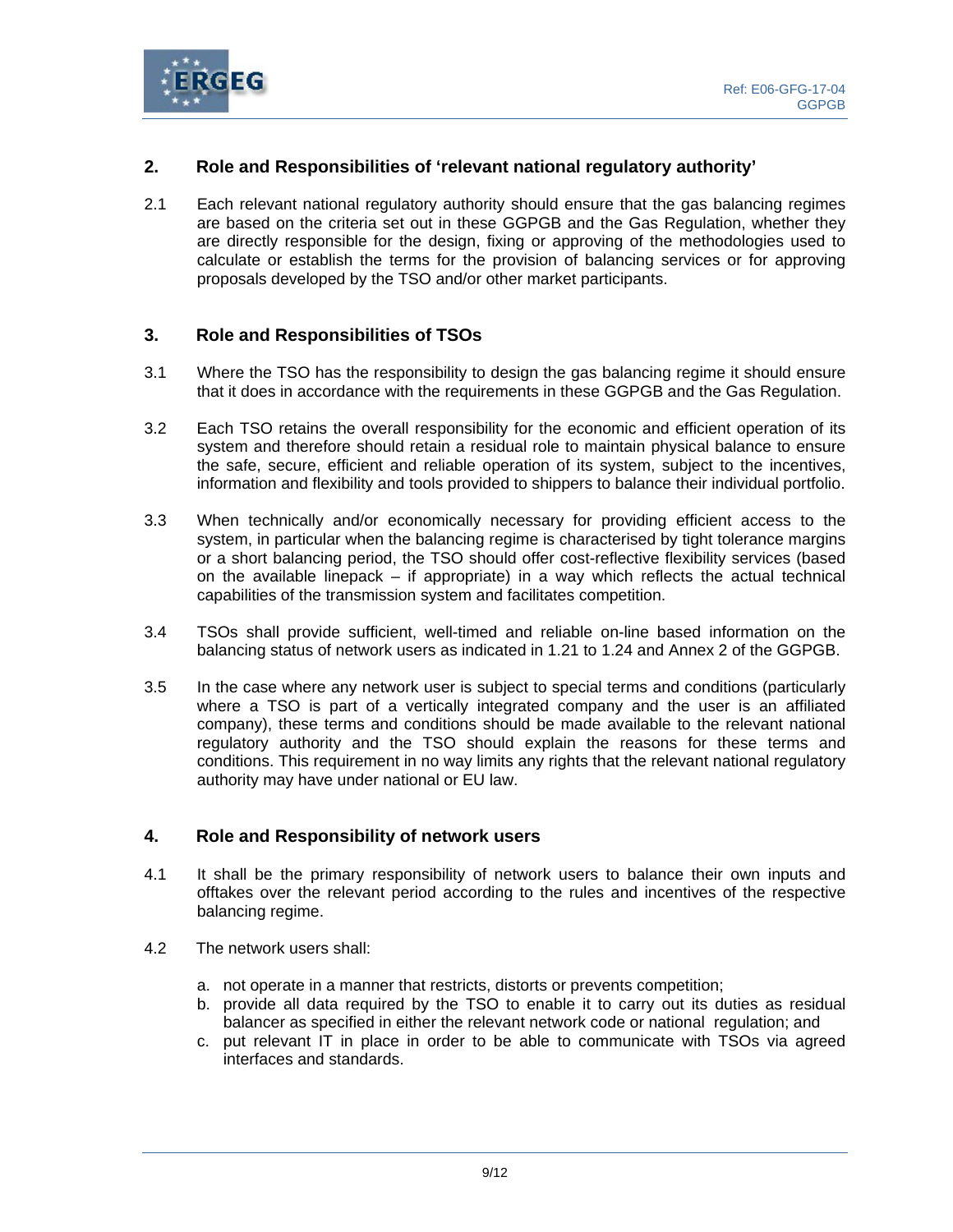

# **5. Confidentiality requirements**

- 5.1 TSOs should take steps to ensure appropriate arrangements are in place to protect the confidentiality of information, at least including that:
	- a. Commercially sensitive information from network users' accounts remain confidential including from any related undertakings.
	- b. No information available to the TSO concerning the operation of the balancing mechanism shall be passed to other parts of the company in advance of being provided to all market participants; staff working for any affiliate business must have no access to information which could be commercially advantageous, such as details on actual or potential network users, where such information is not made available to all market participants. The arrangements to implement this requirement should include a code of conduct for staff and a compliance programme, supervised by a Compliance Officer.
	- c. In any case the relevant national regulatory authority shall be provided full access to information on request in line with national legislation.

#### **6. Changes to these guidelines**

6.1 These guidelines can be reviewed periodically by ERGEG and any changes will be consulted upon. Following consultation, revised guidelines for implementation by stakeholders and relevant authorities will be published and posted on the ERGEG website.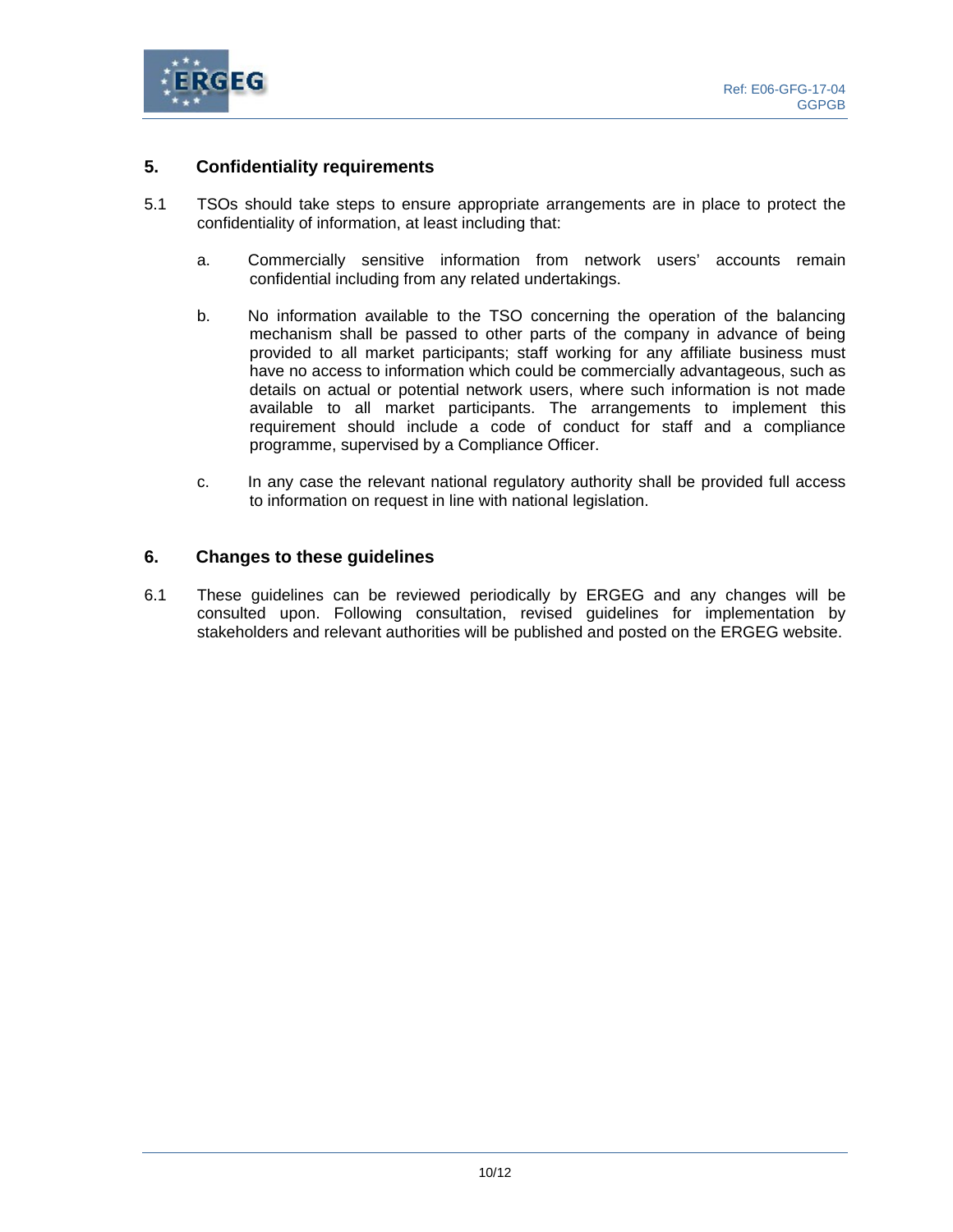

# **Annex 1 – Definitions**

- 1. 'Transmission' means the transport of natural gas through a network, which mainly contains high pressure pipelines, other than an upstream pipeline network and other than the part of the high pressure pipelines primarily used in the context of local distribution of natural gas, with a view to its delivery to customers, but not including supply.
- 2. 'Balancing period' means the period within which the offtake of an amount of natural gas, expressed in units of energy, must be offset by every network user by means of the injection of the same amount of natural gas into the transmission network in accordance with the transportation contract or the network code.
- 3. 'Network user' means a customer or potential customer of a transmission system operator, and transmission system operators themselves in so far as it is necessary for them to carry out their functions in relation to transmission.
- 4. "National regulatory authority" means the competent body designated by Member States with the function of regulatory authority within that Member State as provided for in Directive 2003/55/EC of the European Parliament and of the Council of 26 June 2003 concerning common rules for the internal market in natural gas.
- 5. "Member state" means the countries that belong to the EU.
- 6. "Tolerance level" means the level of imbalance, within or at the end of the balancing period, under which there is no penalty, either because such tolerance is integrated in the capacity offer, or because the tolerance has been offered and charged separately as a balancing and/or flexibility and/or tolerance service.